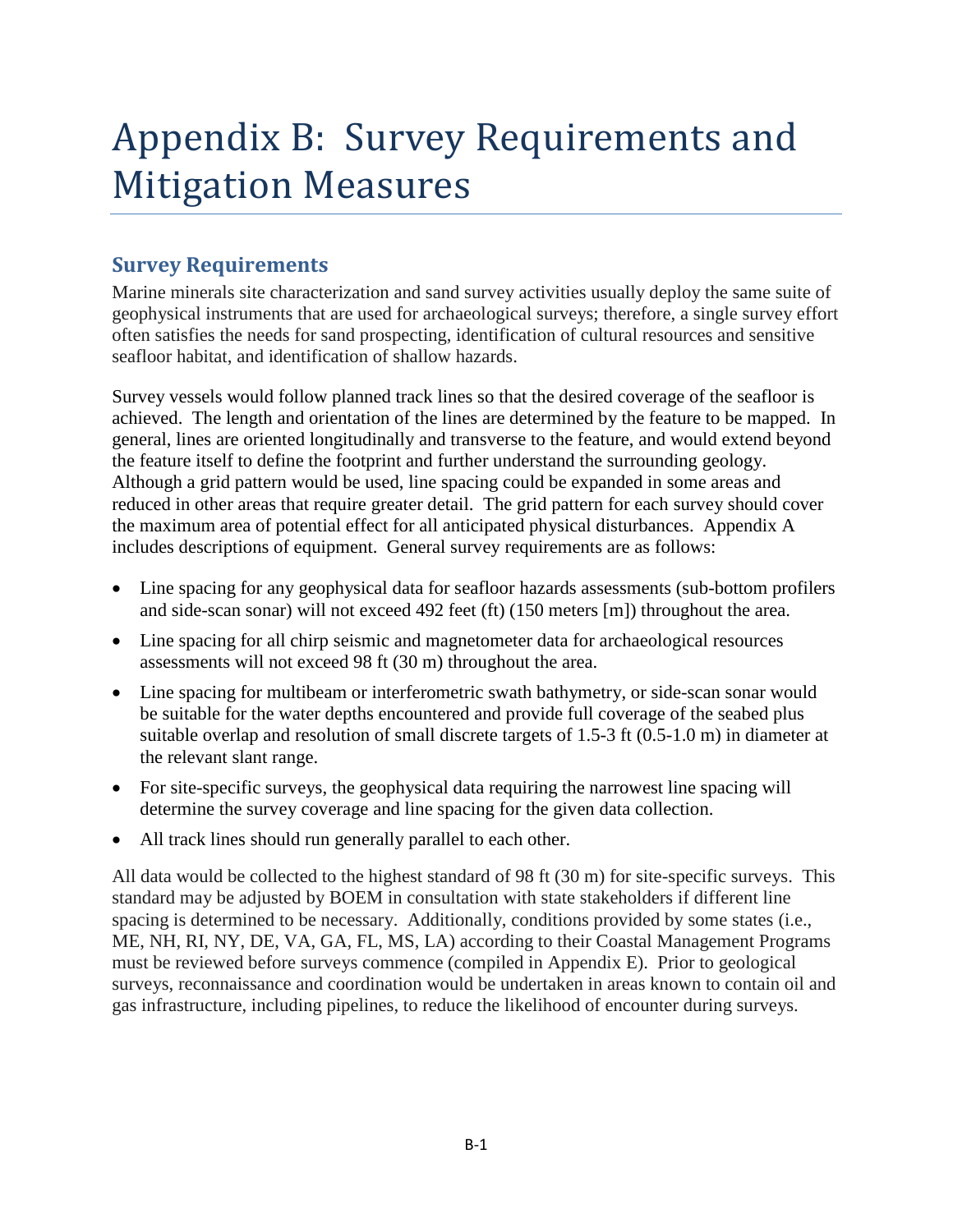# **Mitigation Measures**

#### <sup>U</sup>*Alternative A Mitigations*

#### **Time-Area Restrictions for Geophysical Surveys to Avoid North Atlantic Right Whales in the Atlantic**

Geophysical surveys will be scheduled and conducted to the maximum extent practicable (as determined by the MMP) so that no active acoustic sources operating below 30 kilohertz (kHz) (a conservative estimate of the upper hearing threshold for North Atlantic right whales) will be used in the northeast critical habitat and northeast Seasonal Management Areas (SMAs) (Great South Channel, April 1 through July 31; Off Race Point, March 1 through April 30), mid-Atlantic SMAs (November 1 through April 30), and southeast critical habitat and SMAs (November 15 through April 15). All operations in these areas during the specified times will occur during daylight hours.

BOEM will require that vessel operators make use of the Early Warning System, Sighting Advisory System, and Mandatory Ship Reporting System while operating in the North Atlantic right whale critical habitat, SMAs, and Dynamic Management Areas (DMAs) at the times of year those designations are active or year-round in the case of the North Atlantic right whale critical habitat.

If, during the course of a geophysical survey, a DMA is established, use of all sound sources operating below 30 kHz in that DMA must be discontinued within 24 hours of the DMA establishment. Any geophysical surveys in proximity of DMA boundaries are required to remain at a distance such that received levels for all sound sources at these boundaries are no more than 160 dB re 1 µPa rms SPL.

These time-area restrictions do not apply in the Gulf of Mexico (GOM) because the critically endangered North Atlantic right whale rarely occurs in the GOM region.

# **Geophysical Survey Protocol**

Only electromechanical sources would be used during geological and geophysical surveys (Table 2-1 of the EA; Appendix A). Electromechanical sources would be limited to boomer and chirp sub-bottom profilers, side-scan sonars, and single beam, interferometric, or multibeam depth sounders. The minimum number of geophysical sources possible would be used to obtain the necessary geophysical data.

Only the chirp sub-bottom profiler and boomer would be operated at frequencies below 180 kHz, which is the upper hearing threshold for cetaceans. Source levels for sub-bottom profilers and boomers would not exceed 205 dB re 1 µPa rms and would be operated at the lowest power setting, narrowest beamwidth, and highest frequency possible to fulfill data needs and to effectively reduce exposure and received sound levels. Consistent with recent sound source verification studies on these active sources (Appendix A), threshold radii to 160 dB re 1 µPa rms (which equates to potential Level B Harassment) are expected to be less than 328 ft (100 m) because of the beam pattern characteristics and downward directivity; in the rare case when a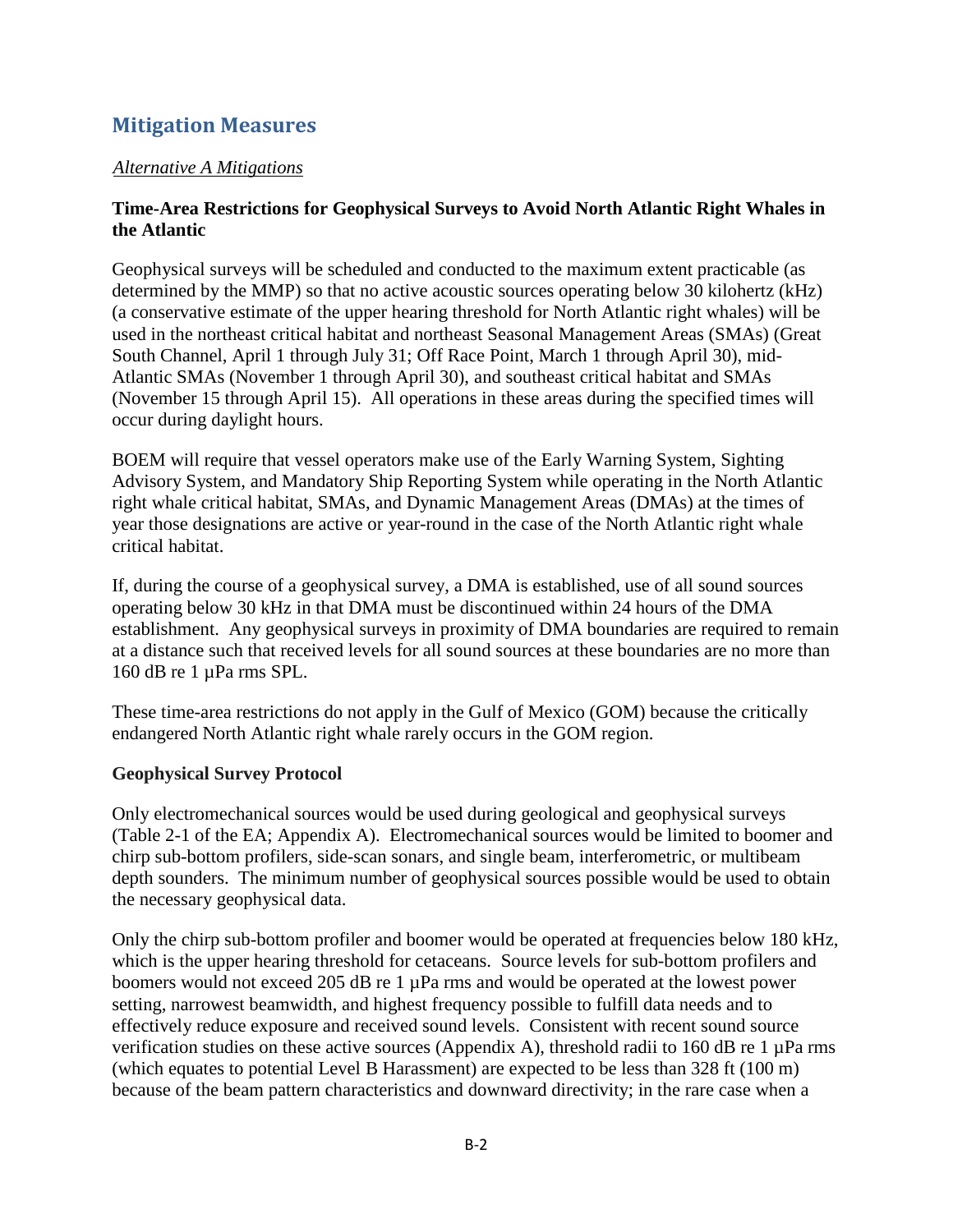boomer or chirp is operating between 200 and 205 dB re 1 µPa rms SPL, the distance to Level B Harassment extends to 630 ft (192 m) and therefore, the acoustic exclusion zone increases. The distance to potential Level A Harassment is expected to be within 3 ft (1 m). Moreover, a chirp towfish (if not hull-mounted) would be towed as close to the seafloor as possible to further reduce the zone of ensonification (the area filled with sound). The use of boomers would be limited to rare circumstances where penetration from chirp sources is insufficient to map or delineate near surface geologic units.

Protocol requirements include the following:

- 1. An acoustic exclusion zone will be monitored during sand survey activities using any boomer or chirp (i.e., sub-bottom profiler sound source[s] operating below 180 kHz). The acoustic exclusion zone will be a 328-ft (100-m) radius zone around the sound source. If a boomer or chirp is operated from 200-205 dB re 1  $\mu$ Pa rms SPL, the acoustic exclusion zone will be extended to 656 ft (200 m). BOEM does not anticipate equipment would operate above 205 dB re 1 µPa rms SPL based on data needs. Accounting for differences in the source levels, operational frequency, and deployment mode, this exclusion zone will encompass the potential Level B (160 dB) harassment zone.
- 2. For chirp and boomer (i.e., geophysical surveys using sound sources operating at frequencies below 180 kHz), operations will be monitored by a National Marine Fisheries Service (NMFS)-approved, trained protected species observer (PSO). At least one PSO will be required aboard sand survey vessels at all times during daylight hours (dawn to dusk  $-$  i.e., from about 30 minutes before sunrise to 30 minutes after sunset) when survey operations are being conducted, including during conditions that adversely affect the effectiveness of sea surface observations (e.g., fog, rain, darkness). If conditions deteriorate during daylight hours such that the observations are not possible, visual observations will resume as soon as conditions permit. Ongoing activities may continue, but they may not be initiated under such conditions (i.e., without appropriate pre-activity monitoring).
- 3. Visual monitoring of acoustic exclusion zones will be conducted by searching the area around the vessel using hand-held reticle binoculars and the unaided eye to observe and document the presence and behavior of marine mammals and sea turtles. The PSOs may be trained third-party observers, crew members trained as observers, or a combination of both trained third-party and crew observers. The PSOs will be solely dedicated to perform visual observer duties. The PSOs shall operate under the following guidelines:
	- a. Other than brief alerts to make personnel aware of maritime hazards, no additional duties shall be assigned to observers during their watch.
	- b. A watch shall be no longer than 6 continuous hours. Consequently, at least two PSOs will be required on board vessels to monitor the acoustic exclusion zone when daily survey activities exceed 6 hours.
	- c. A break of at least 2 hours shall occur between 6-hour watches; no other duties shall be assigned during this period.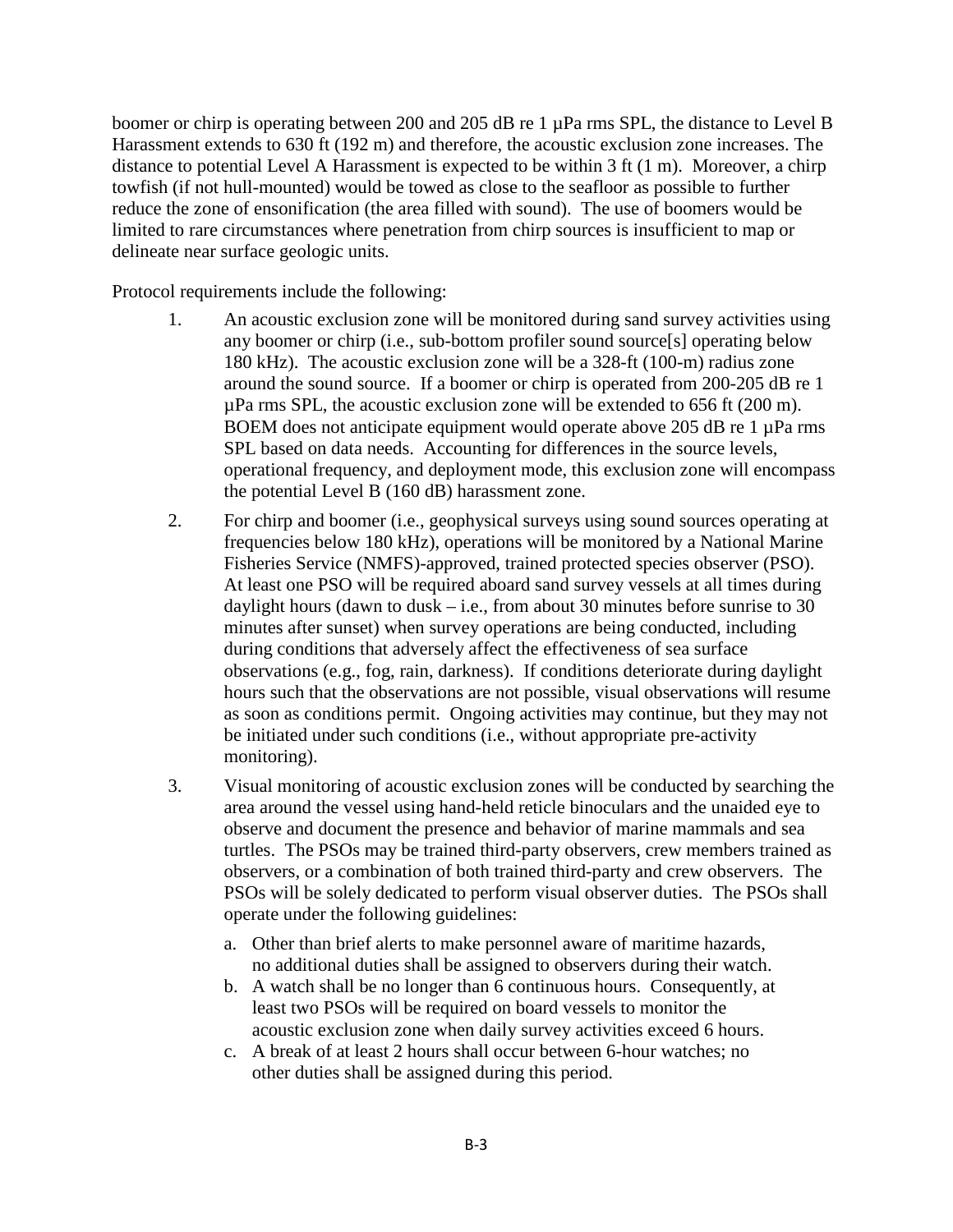- 4. When operating during reduced visibility, observers will monitor the waters around the acoustic exclusion zone using shipboard lighting, enhanced vision equipment, night-vision equipment, and/or passive acoustic monitoring (PAM). Nighttime surveys are permitted, though PAM is required in addition to nightvision goggles or other appropriate equipment subject to the *Nighttime Geophysical Surveys and Passive Acoustic Monitoring Protocol*. PAM involves towing an additional hydrophone streamer that detects frequencies produced by vocalizing marine mammals and can be used to allow some localization of the bearing (direction) of the animal from the vessel. The PAM system will have real-time processing and detection capability for marine mammal vocalizations over the frequency range of 100 Hz to 175 kHz. Sand survey activities' sound sources operating at frequencies below 180 kHz may be approved during periods of reduced visibility or at night, provided the nighttime survey and PAM protocol is followed.
- 5. Start-up and shut-down requirements: The acoustic exclusion zone for chirp and boomer (i.e., sound sources operating below 180 kHz) shall be monitored for all marine mammals and sea turtles for no less than 30 minutes prior to start-up and continue until operations cease. Immediate shutdown of the sound source would occur if any non-delphinid marine mammal is detected within the acoustic exclusion zone or appears to be entering it. Immediate shutdown of the sound source would occur if any sea turtle is detected entering or within the acoustic exclusion zone provided the source is operating below 2 kHz. Subsequent restart of the equipment may only occur following a confirmation that the exclusion zone is clear of all marine mammals and sea turtles for 30 minutes.
- 6. Shutdown of sound sources operating below 180 kHz will not be required for delphinids approaching the vessel (or vessel's towed equipment) that indicates a "voluntary approach" on behalf of the animal. A "voluntary approach" is defined as a clear approach toward the vessel by the animal(s) with a vector that indicates that it is approaching the vessel and remains near the vessel or towed equipment. The intent of the animal(s) would be subject to the determination of the PSO. If the PSO determines that the animal(s) is actively trying to avoid the vessel or the towed equipment, the acoustic sources must be immediately shutdown. The PSO must record the details of any non-shutdowns in the presence of a delphinid, including the distance of the animal(s) from the vessel at the first sighting, heading, position relative to the vessel, duration of sighting, and behavior.
- 7. BOEM will notify NMFS (Northeast [ME to VA]:  $10 \text{mfs.gar.}$ esa.section7@noaa.gov: Southeast [NC to TX]:  $nms.ser.esa. consulations@noaa.gov$ ) at least 30 days in advance of the start of the proposed activity to demonstrate how the proposed action is consistent with the activities and conditions considered herein.
- 8. Data on all marine mammal and sea turtle observations must be recorded by the observer based on standard observer data collection protocols. This information must include the following:
	- a. vessel name;
	- b. observers' names, affiliations, and resumes;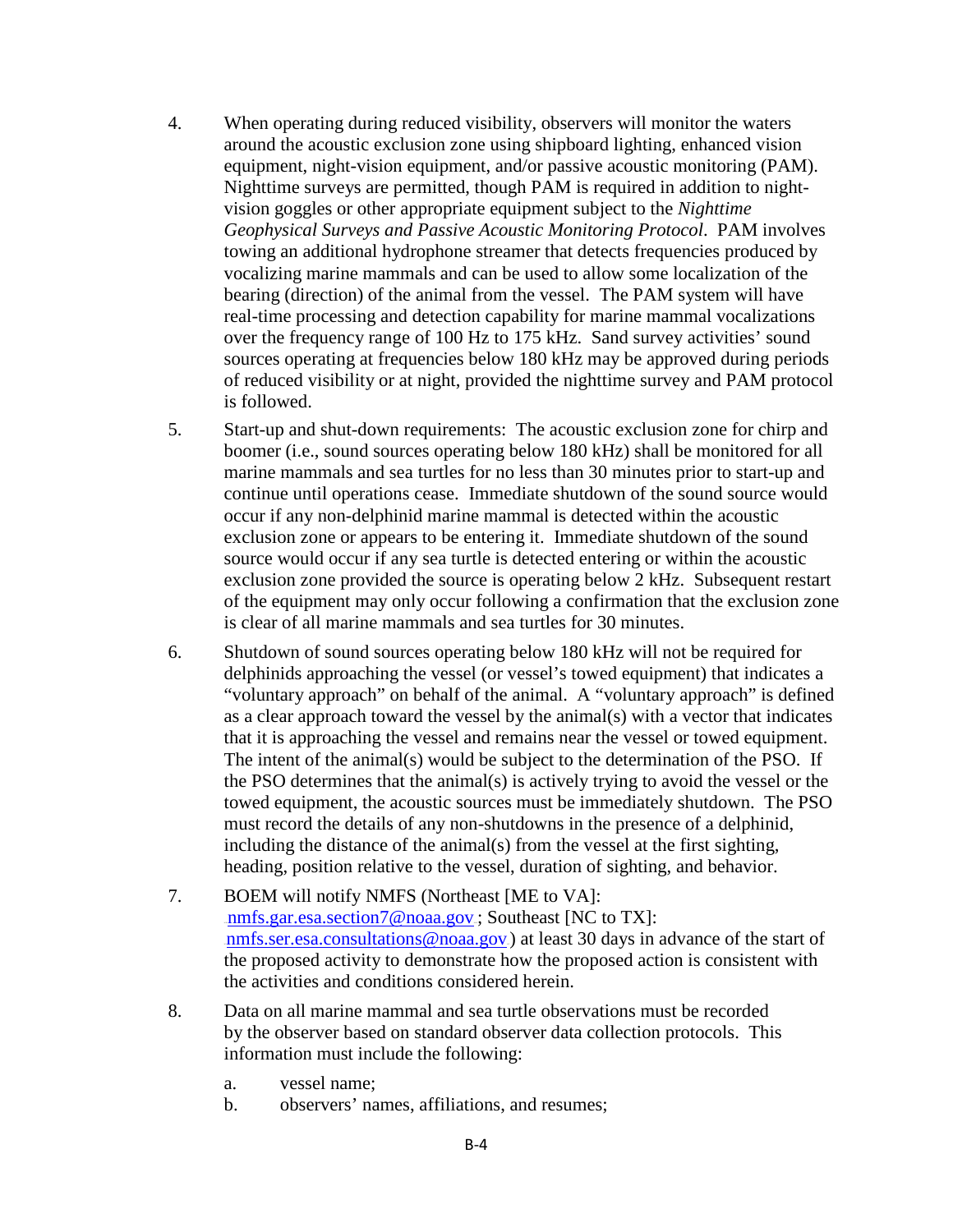- c. date;
- d. time and latitude/longitude when daily visual survey began;
- e. time and latitude/longitude when daily visual survey ended;
- f. average environmental conditions during visual surveys including
	- i. wind speed and direction,
	- ii. sea state (glassy, slight, choppy, rough, or Beaufort scale),
	- iii. swell (low, medium, high, or swell height in meters), and
	- iv. overall visibility (poor, moderate, good).
- g. species (or identification to lowest possible taxonomic level);
- h. certainty of identification (sure, most likely, best guess);
- i. total number of animals;
- j. number of calves and juveniles (if applicable/distinguishable);
- k. description (as many distinguishing features as possible) of each individual seen, including length, shape, color and pattern, scars or marks, shape and size of dorsal fin, shape of head, and blow characteristics;
- l. whether or not a shutdown was required;
- m. direction of animal's travel relative to the vessel (drawing preferable);
- n. behavior (as explicit and detailed as possible; note any observed changes in behavior); and
- o. activity of vessel when sighting occurred.
- 9. BOEM will require the surveyor to prepare a monthly report that summarizes the survey activities and an estimate of the number of listed marine mammals, sea turtles, and any other protected species observed during these survey activities. BOEM (specifically the MMP) will provide a consolidated annual report to NMFS.

# **Vibracore Sampling Protocol**

Only vibracorers and grab samplers will be used to sample near-surface sediments during geological surveys. The vibratory mechanism on the vibracore will be the primary source of underwater sound during geological sampling operations in addition to broadband noise from the vessel. The vibrahead will not be operated until the vibracore platform makes contact with the seabed and core barrel makes contact with the seafloor to minimize sound level and duration. The vibrahead will not be operated when vibracore platform is being retrieved. No noise is associated with the use of grab samplers. Visual monitoring of an acoustic exclusion zone of 328 ft (100 m), consistent with the geophysical protocol, will be implemented. The same startup and shutdown requirements, consistent with the geophysical protocol, will be implemented when marine mammals and sea turtles are observed approaching or are within the acoustic exclusion zone.

# **Nighttime Geophysical Surveys and Passive Acoustic Monitoring Protocol**

Geophysical surveys will occur during daylight hours to the maximum extent practicable or cost effective. If nighttime operations occur, a PAM system will be used unless (1) the system cannot be deployed from the same survey platform, (2) the system is not demonstrated to be effective and economical, and (3) its use unreasonably interferes with geophysical equipment deployment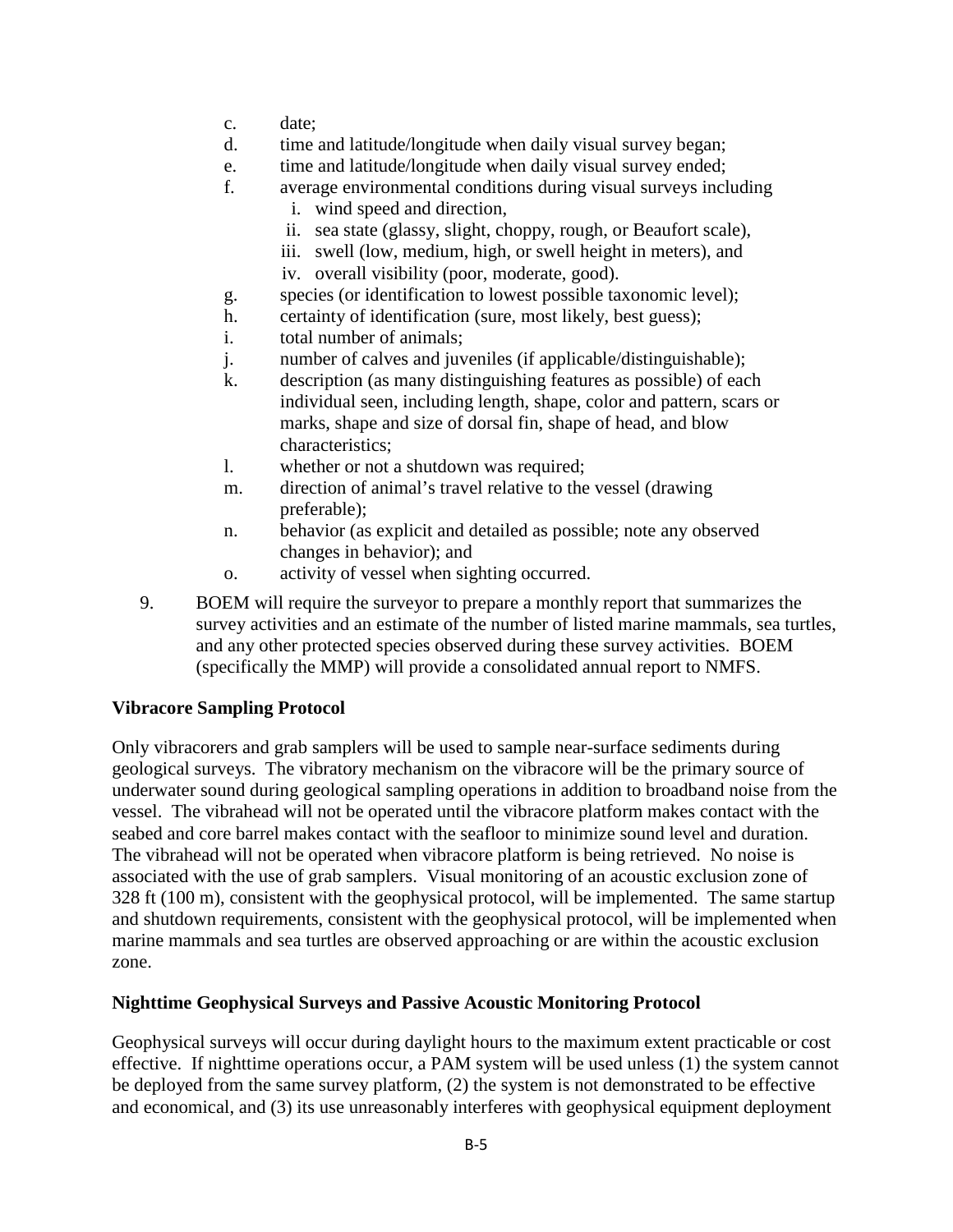and data acquisition. If BOEM, working with its surveyor, determines that PAM cannot effectively be used to monitor the exclusion zone (usually 328 ft [100 m] unless it is extended to 656 ft [200 m] for chirps and boomers operating between 200 and 205 dB re 1 µPa rms SPL), they will document why and modulate operational frequencies of geophysical equipment, provided adequate data quality is achievable. Nighttime observers will visually monitor the exclusion zone with night-vision goggles or other appropriate equipment, regardless of whether PAM is used or not. Because PAM does not aid in the detection of non-vocalizing animals, including sea turtles and sturgeon, the frequency of chirp and boomer sources during nighttime surveys will be modulated to operate outside the upper limit of hearing range of the species most likely to be present in the survey area (e.g., loggerhead hear less than 1 kHz; leatherback hear less than 2 kHz; and sturgeon hear less than 1 kHz). These details would be established in survey plans for specific projects. The PAM would not be required to be used as a supplement during daylight operations because acoustic exclusion and vessel strike zones can be effectively monitored by observers.

If nighttime geophysical surveys are conducted, the lighting scheme on the survey vessel will be adjusted through reduction, shielding, lowering, and appropriate placement of light sources, to avoid attracting or otherwise disturbing sea turtles, sea birds, and other marine species. Adjustments to the lighting on the vessel would not fall below the minimum standard required by the U.S. Coast Guard (USCG) and Occupational Safety and Health Administration.

#### **Vessel Strike Avoidance Protocol**

All sand survey activities (including vessel transit), regardless of vessel size, will be required to comply with the following requirements:

- 1. Vessel operators, crews, and visual observers or PSOs must maintain a vigilant watch for marine mammals, sea turtles, and protected fish (e.g., sturgeon and smalltooth sawfish), and slow down or stop their vessel regardless of vessel size to avoid striking protected species. A visual observer aboard all sand survey vessels will monitor an area around a transiting survey vessel, the vessel strike exclusion zone (distances specified below), to ensure that it is free of marine mammals, sea turtles, and protected fish. At least one observer will be required aboard all vessels. Visual observers, for the purpose of vessel strike, may be third-party or not third-party, but require training. In addition, vessel operators would be required to comply with NMFS marine mammal and sea turtle viewing guidelines for a region.
- 2. In accordance with NMFS' "Compliance Guide for the Right Whale Ship Strike Reduction Rule" (50 CFR § 224.105 and 78 FR 73726-73736), when safety allows, vessels, regardless of size, shall transit within the 10-knot (kn) (18.5-kilometer/hour [km/hr]) speed restriction in North Atlantic right whale DMAs, northeast critical habitat and SMAs, mid-Atlantic SMAs, and southeast critical habitat and SMAs at the appropriate times:

| <b>Seasonal Management Area</b> | <b>Effective Dates</b> |
|---------------------------------|------------------------|
| Northeast Feeding Areas         |                        |
| Cape Cod Bay SMA                | January $1 - May 15$   |
| Off Race Point SMA              | March $1 -$ April 30   |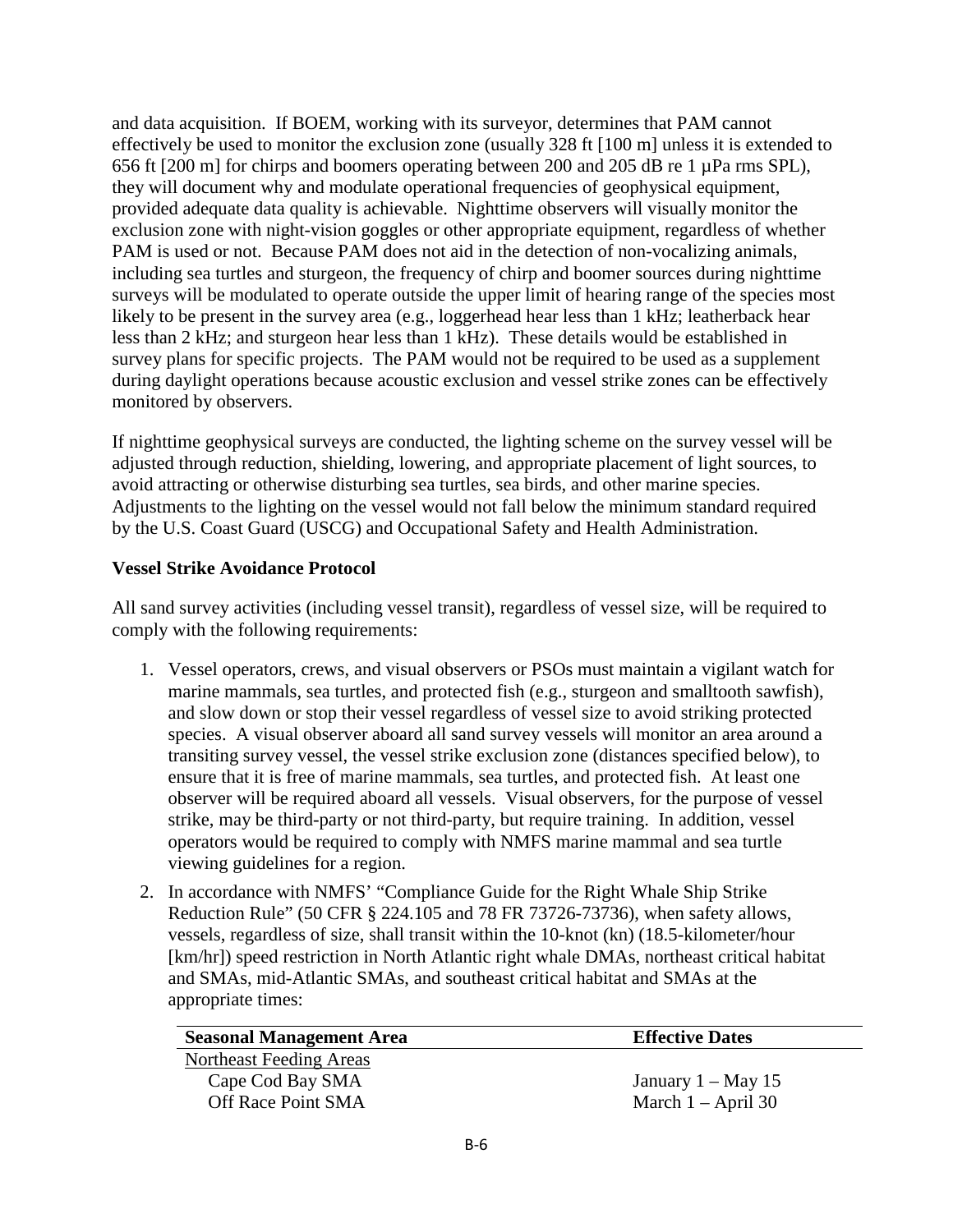| <b>Seasonal Management Area</b>                                                                              | <b>Effective Dates</b>   |
|--------------------------------------------------------------------------------------------------------------|--------------------------|
| <b>Great South Channel SMA</b>                                                                               | April $1 -$ July 31      |
| Mid-Atlantic Migratory Route                                                                                 |                          |
| Port and vessel route areas from Block Island, RI                                                            | November $1 -$ April 30  |
| to Savannah, GA                                                                                              |                          |
| Southeast Calving and Nursery Grounds                                                                        |                          |
| South GA to North FL                                                                                         | November $15 - April 15$ |
| SMA maps and coordinates: https://www.greateratlantic.fisheries.noaa.gov/shipstrike/doc/compliance_guide.pdf |                          |

When safety permits, vessel speeds should also be reduced to 10 kn (18.5 km/hr) or less when mother/calf pairs, pods, or large assemblages of right whales are observed near a transiting vessel. A single animal at the surface may indicate the presence of submerged animals in the vicinity of the vessel; therefore, precautionary measures should be exercised when an animal is observed. Mandatory reductions in speed will also limit continuous noise levels related to propeller cavitation and hull-wave interaction.

- 3. When North Atlantic right whales are sighted at any time during the year, vessels, regardless of size, must maintain a minimum separation distance of 1,640 ft (500 m). The following avoidance measures must be taken if a vessel comes within 1,640 ft (500 m) of a right whale:
	- a. While underway, the vessel operator shall steer a course away from the right whale at 10 kn (18.5 km/hr) or less until the minimum separation distance has been established.
	- b. If a right whale is spotted in the path of a vessel or within 328 ft (100 m) of a vessel underway, the operator shall reduce speed and shift engines to neutral. The operator shall only re-engage engines after the right whale has moved out of the path of the vessel and is more than 328 ft (100 m) away. If the right whale is still within 1,640 ft (500 m) of the vessel, the vessel shall select a course away from the whale's course at a speed of 10 kn (18.5 km/hr) or less. This procedure shall also be followed if a right whale is spotted while a vessel is stationary. Whenever possible, a vessel should remain parallel to the whale's course while transiting, avoiding abrupt changes in direction until it has left the area.
	- 4. Vessels, regardless of size, must maintain a minimum separation distance of 328 ft (100 m) year-round if whales other than right whales, seals, or manatees are sighted. The survey will comply with other relevant manatee construction conditions when operating within the species' range. All vessels will follow routes of deep water whenever possible. Year-round, vessels, regardless of size, shall maintain a distance of 164 ft (50 m) or greater from delphinid cetaceans. If encountered during transit, a vessel shall attempt to remain parallel to the animal's course, avoiding excessive speed or abrupt changes in course.
	- 5. All vessels, regardless of size, must maintain a distance of 164 ft (50 m) or greater if sea turtles or other protected species are sighted, whenever possible. Engines will not be re-engaged until the animals are clear of the 50-m (164-ft) exclusion area. The survey will comply with other relevant smalltooth sawfish construction conditions summarized below when operating within the species range. During nighttime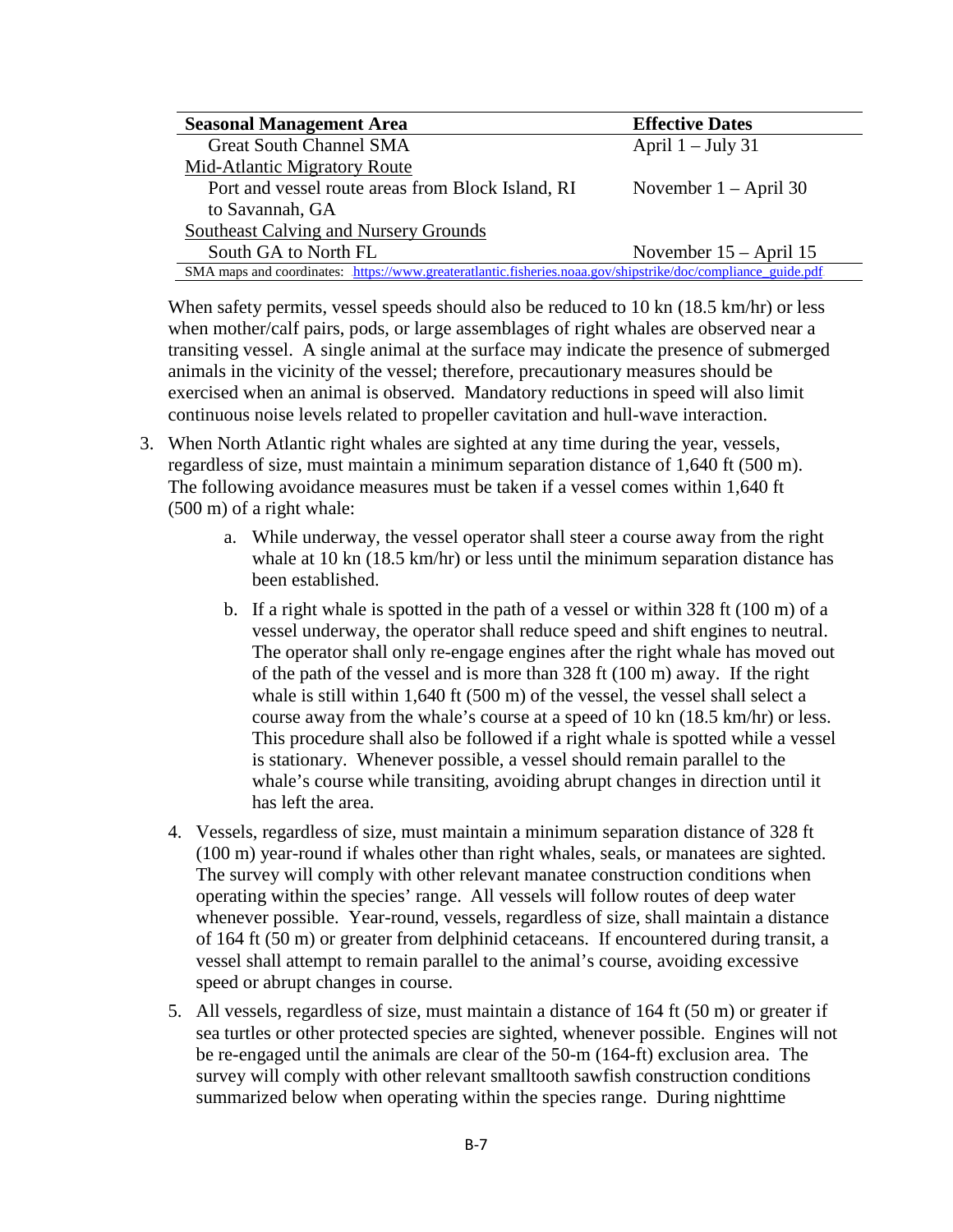geophysical surveys and transit, nighttime observer requirements will be implemented and vessel speed will not exceed 5 kn (9.3 km/hr) in areas where sea turtles are most likely to be present.

6. Sightings of any injured or dead protected species, as well as any interactions, must be reported to BOEM and NMFS or the U.S. Fish and Wildlife Service within 24 hours, regardless of whether the injury or death was caused by their vessel. Appropriate contacts, based on geographic region, will be established prior to each project.

# **Sea Turtle and Smalltooth Sawfish "Construction" Conditions**

The full suite of mitigation measures typically applied to minimize impacts to sea turtles and sawfish during "construction activities" are available online https://sero.nmfs.noaa.gov/protected\_resources/section\_7/guidance\_docs/documents/sea\_turtle\_a nd\_smalltooth\_sawfish\_construction\_conditions\_3-23-06.pdf.

In addition to the aforementioned reporting requirements for all protected species interactions, injury or mortality, or other observations, the following mitigation measures are also required during geophysical surveying and geological sampling:

- 1. All personnel shall be alerted to the potential presence and need to avoid sea turtles and smalltooth sawfish, as well as the fact that there are penalties for harming, harassing, or killing these species.
- 2. All vessels shall operate at "no wake/idle" speeds at all times while in water depths where the draft of the vessel provides less than a 4-ft(1.2-m) clearance from the bottom. All vessels will preferentially follow deep-water routes (e.g., marked channels) whenever possible.
- 3. If a sea turtle or smalltooth sawfish is seen within 100 yards (300 ft, or 91 m) of the active daily operation or vessel movement, all appropriate precautions shall be implemented to ensure its protection. These precautions shall include the cessation of operation of any moving equipment closer than 50 ft (15-m) of a sea turtle or smalltooth sawfish. Operation of any mechanical equipment (e.g., vibracores) shall cease immediately if a sea turtle or smalltooth sawfish is seen within a 50 ft (15-m) radius of the equipment. Activities may not resume until the protected species has departed the project area of its own volition.

# **Historic and Pre-contact Sites Avoidance and Reporting Requirements**

The proposed action includes geophysical survey activities, which have no potential to affect archaeological resources, followed by vibracoring and grab sampling, which may have the potential to affect archaeological resources on or shallowly buried beneath the seafloor. Vibracores measure 3-4 inches (7.6-10.1 centimeters) in diameter and may extend up to 20 ft (6 m) in depth below surface. Both vibracores and grab samples will generally be limited in depth to near-surface sand deposits with a maximum seafloor disturbance footprint of less than 21.5 square feet (2 square meters) for each sample.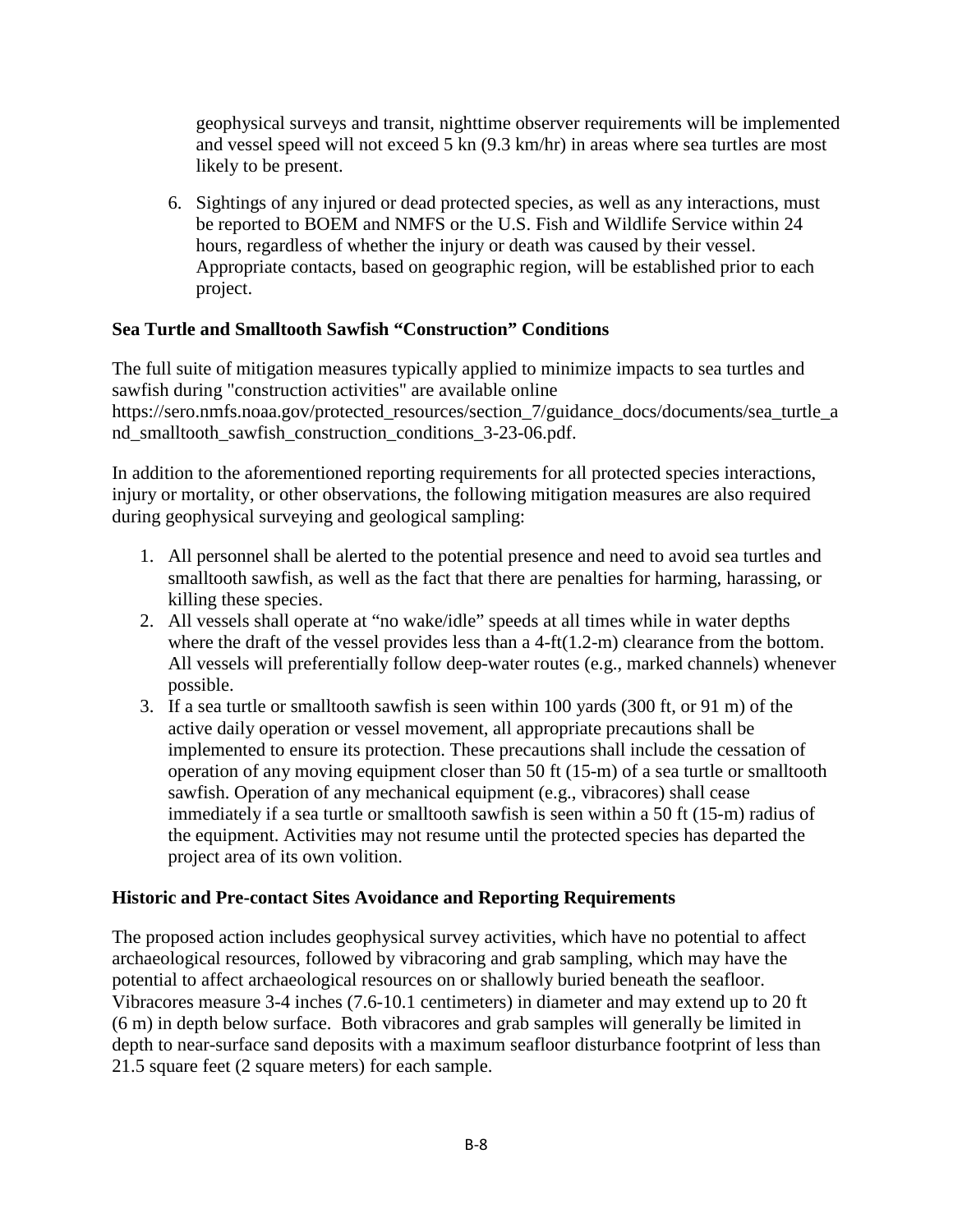Both vibracores and grab samples are being collected to confidently characterize modern sand resources identified in preliminary geophysical survey data and are not intended to investigate areas of potential effect for archaeological resources or identification of paleo-land forms. Any geologic or other information of archaeological interest will be documented, and any potential cultural layers will be noted and photographed. This information will be used to inform additional investigation and/or avoidance and protection mitigations in the design of any future borrow area(s) to ensure that future activities that may be proposed do not adversely affect potential historic properties. The following mitigation measures are proposed:

- 1. BOEM will require, to the maximum extent possible, the use of a dynamically positioned vessel or live boating methodology during vibracore and grab sampling operations to avoid unnecessary anchoring and seafloor disturbance. Although BOEM plans to minimize anchoring to the extent possible, there could be instances where anchoring cannot be avoided due to emergency situations or field conditions. In these instances, a minimum-sized anchor/anchor array will be used and will be restricted to an area cleared, either previously or in real-time, of cultural resources and shallow hazards.
- 2. Before seafloor sampling is conducted, a geological sampling plan will be submitted to BOEM. After seafloor sampling is completed, and upon request, BOEM (through the MMP) will make pertinent geological data, including core logs, photographs, and related textural data, available to stakeholders and consulting parties in an electronic format. Prior to distribution, BOEM will review this information and determine if any of the data contains sensitive cultural information. If surveys are planned to occur in Alabama State waters in connection with the federal activity, additional consultation and coordination with the Alabama State Historic Preservation Office will occur, as requested (Appendix D).
- 3. BOEM will require advance (sequential) or real-time (concurrent) site-specific information, from sub-bottom, side-scan sonar, or multibeam/swath backscatter of equivalent resolution, magnetometer data, and/or direct observation, to determine the presence of potential archaeological resources prior to undertaking any seafloordisturbing activities. BOEM or its surveyors would use this information to ensure that physical impacts on archaeological resources would not take place. All sampling must occur within the effective coverage of geophysical data, whether during a reconnaissance or site-specific survey stage. Sampling locations should not be placed within the nadir or other gaps of side-scan sonar survey data. In the instances of sequential geophysical and geological data, the surveyor must provide to BOEM a determination by a Qualified Marine Archaeologist as to whether any potential archaeological resources are present in the area. In instances where sequential data collection is not possible, concurrent geophysical surveys and geological sampling may occur, provided a Qualified Marine Archaeologist participates in the field effort or has concurrent access to review data quality, interpret data, and provide assurance that the immediate area is clear of resources that may be potentially affected before vibracoring, grab sampling, and/or associated anchoring can begin. A Qualified Marine Archaeologist must meet the Secretary of the Interior's Professional Qualifications Standards for Archaeology (48 FR 44738-44739); must have demonstrable, professional experience in interpretation of marine geophysical data; and must demonstrate familiarity/experience with the archaeology of the Study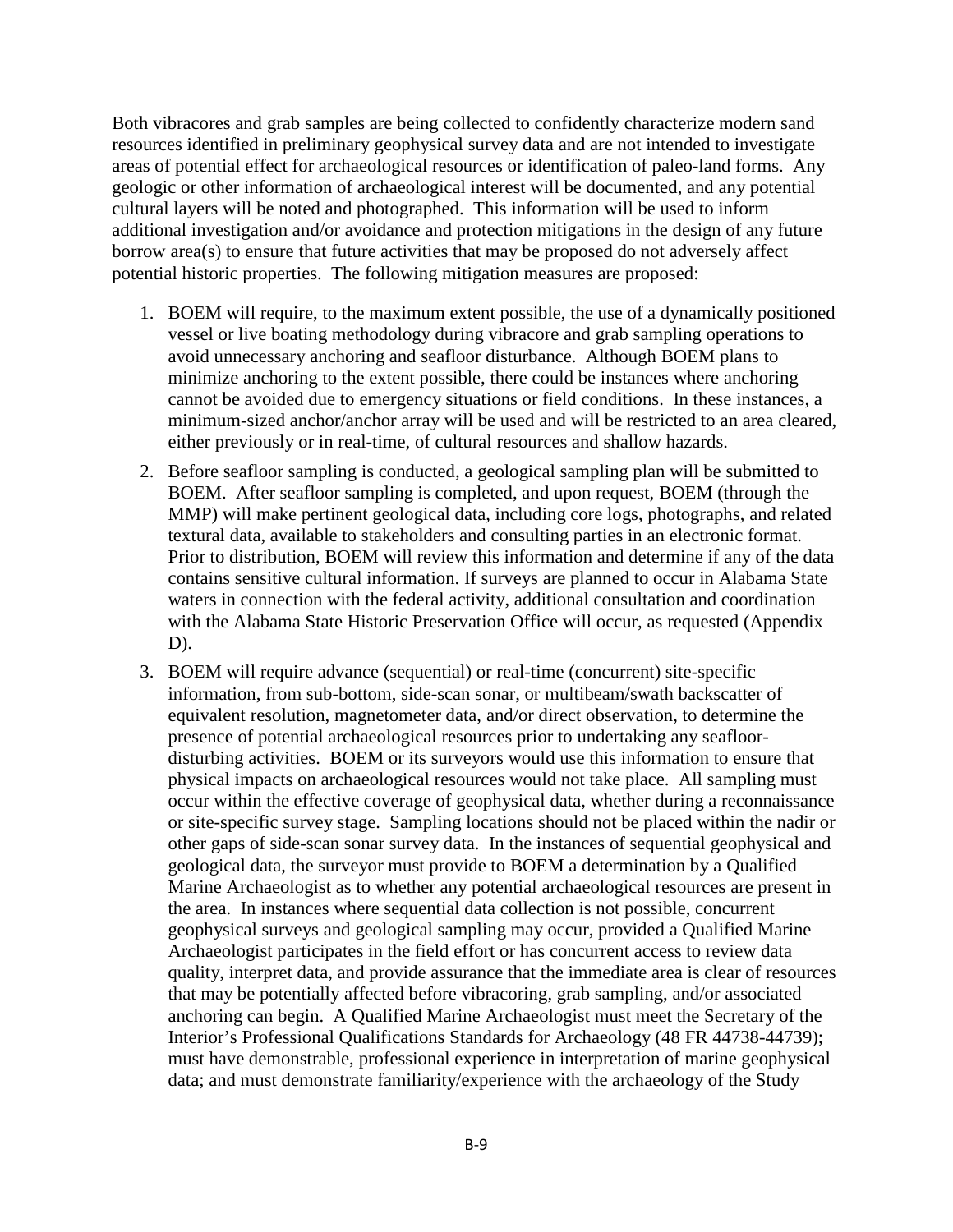Area. With sufficient coordination and notice, a BOEM archaeologist may be able to participate in data review and interpretation.

- 4. All geological sampling must avoid potential archaeological resources by a minimum of 164 ft (50 m). All associated anchoring, if any, must avoid potential archaeological resources by 328 ft (100 m). The avoidance distance must be calculated from the maximum discernible extent of the archaeological resource. During vibracoring, vibracore penetration rates will also be monitored to help ensure minimum sampling in geologic units not indicative of surface sands.
- 5. Surveyors will report suspected historic and pre-contact archaeological resources to BOEM and take necessary precautions to protect said resources. BOEM will also require reporting and avoidance for any previously undiscovered suspected archaeological resource and precautions to protect the resource from seafloor-disturbing activities. Undiscovered archaeological resources could include items such as a shipwreck (e.g., a sonar image or visual confirmation of an iron, steel, or wooden hull, wooden timbers, anchors, concentrations of historic objects, piles of ballast rock) or pre-contact artifacts within the Study Area. If the surveyor discovers any archaeological resource while conducting operations, operations that could continue to affect the discovery must be immediately halted and the discovery reported to BOEM within 24 hours. In the event that the seafloor-disturbing activities impact potential historic properties, the operator and Qualified Marine Archaeologist who prepared the report must instead provide a statement documenting the extent of these impacts to BOEM within 24 hours.

#### **Sensitive Benthic Habitat and Communities Avoidance Requirements**

BOEM will generally avoid anchoring, geological sampling, and any other seafloor-disturbing activities in the vicinity of sensitive benthic habitat and associated communities, including live/hard bottom, rippled scour depressions, cobbled seafloor, reef tract, and Habitat Areas of Particular Concern (HAPCs) not only because of their conservation value but also because these areas are not likely to host sand rich deposits. Any seafloor-disturbing activities in these areas will avoid these habitats and general seafloor impacts by either (1) using a dynamically positioned vessel or live boating methodology to support geological sampling and/or (2) require site-specific geophysical data in advance of sampling to map and otherwise avoid benthic resources. All sensitive benthic habitat including topographic features, live bottom habitats, and potentially sensitive biological features must be avoided by at least 500 ft (152 m) during vibracoring or other seafloor-sampling activities including anchoring.

- 1. As previously described, BOEM will require, to the maximum extent possible, the use of a dynamically positioned vessel or live boating methodology during vibracore and grab sampling operations to avoid unnecessary seafloor disturbance. Although BOEM plans to minimize anchoring, there may be instances where anchoring cannot be avoided due to emergency situations or field situations/conditions. In these instances, a minimum-sized anchor/anchor array will be used and will be restricted to an area cleared, previously or in real-time, of cultural resources and shallow hazards.
- 2. BOEM would require advance (sequential) or real-time (concurrent) site-specific information from sub-bottom, side-scan sonar, or multibeam/swath backscatter of equivalent resolution and/or direct observation to determine the presence of potential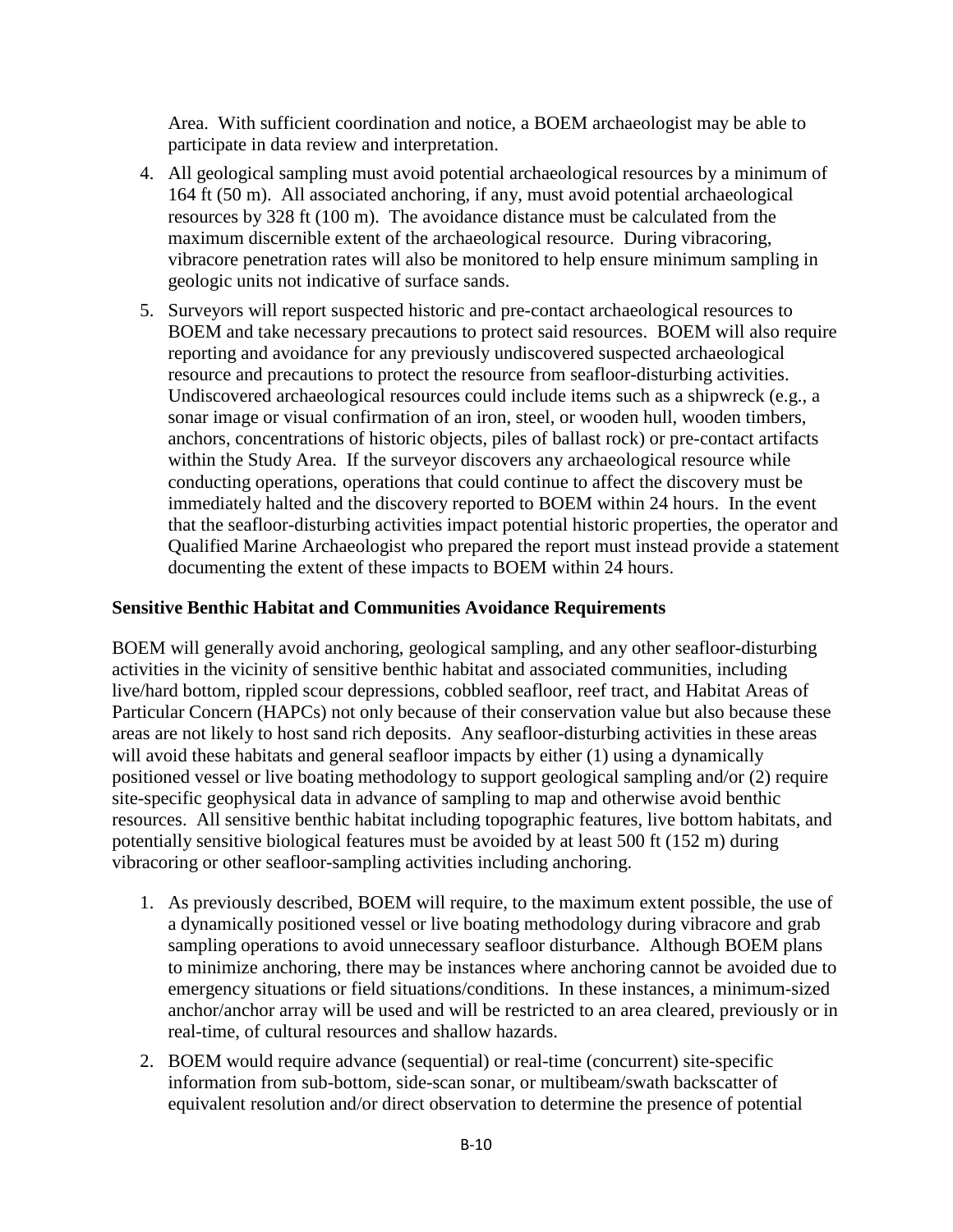sensitive benthic resources prior to undertaking any seafloor-disturbing activities. BOEM or its surveyors would use this information to ensure that physical impacts on sensitive benthic resources are avoided or minimized.

3. Before seafloor sampling is conducted, a geological sampling plan will be submitted to BOEM, and BOEM will confirm that the plan is consistent with the required mitigation measures. Upon request, BOEM (through the MMP) will make pertinent geological and or geophysical data available in an electronic format to interested stakeholders.

# **Marine Pollution Control Plan**

All sand survey activities will occur under a marine pollution control plan developed by the surveyor. The marine pollution control plan must address the marine debris awareness requirement. The surveyor must prepare for and take all necessary precautions to prevent discharges of waste or hazardous materials that may impair water quality. Sufficient fuel spill response equipment and supplies shall be available onboard (or readily mobilized with a secondary vessel) to contain and recover the maximum scenario fuel spill keyed to the proposed operations and disclosed in the marine pollution control plan. In the event of such an occurrence, notification and response will be in accordance with applicable requirements of 40 CFR part 300. All vessel operations must be compliant with USCG regulations and the U.S. Environmental Protection Agency's (USEPA) Vessel General Permit, as applicable. BOEM, USCG, and USEPA, as necessary, will be notified of a noncompliant discharges and remedial actions taken. Reports of the incident and resultant actions will be provided to BOEM.

As an additional measure to reduce the likelihood of accidental fuel spills, vessel fueling will only occur in-port at a docking facility; no at-sea cross-vessel fueling will be permitted.

# **Marine Debris Awareness Program**

All participants in sand survey activities will be educated on marine trash and debris awareness elimination. The surveyor will be required to ensure that its employees and subcontractors are made aware of the environmental and socioeconomic impacts associated with marine trash and debris and their responsibilities for ensuring that trash and debris are not intentionally or accidentally discharged into the marine environment where it could affect protected species.

The deliberate discharge of containers and other similar materials (i.e., trash and debris) into the marine environment is prohibited, and durable identification markings on equipment, tools, containers (especially drums), and other materials are required, as well as the recording and reporting of items lost overboard to BOEM. Furthermore, the intentional jettisoning of trash has been the subject of strict laws such as the International Convention for the Prevention of Pollution from Ships (MARPOL) Annex V and the Marine Plastic Pollution Research and Control Act, as well as regulations imposed by various agencies such as USCG and USEPA.

# **Navigation and Commercial Fisheries Operations Conflict Minimization Requirements**

Notification of pending activities will be made in the USCG Local Notice to Mariners no less than 48 hours prior to the commencement of all sand survey activities. The call sign of the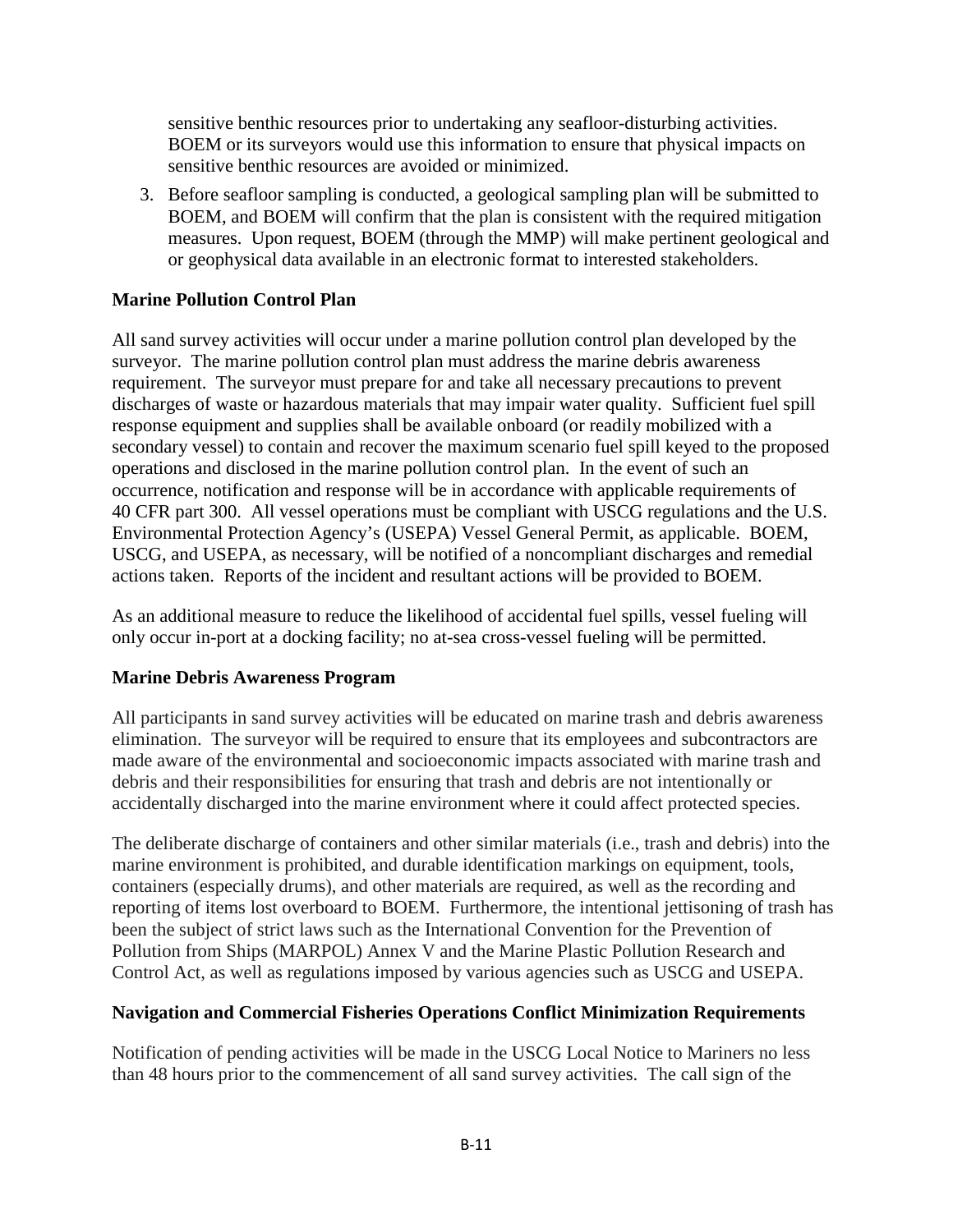survey vessel and preferred communication channel must be identified. Surveys off the coast of Maine coast must provide additional notification to State officials, as requested (Appendix E).

Consistent with applicable USCG regulations, all designated vessels will be equipped with Automatic Information System (AIS) and will broadcast vessel's identity, type, position, course, speed, and navigational status during surveying activities. BOEM will require any vessel greater than 65 ft (20 m), regardless of operational status, to employ an AIS system.

No hydrophone streamer or other source towline may exceed 328 ft (100 m) beyond the survey vessel to minimize the effective footprint of operations and minimize disturbance to fisheries vessels, fisheries gear, and/or other shipping or boating traffic.

During surveys, the survey operator must notify all fisheries vessels observed within 6,500 ft (approximately 2 km) of a geophysical survey to avoid potential entanglement in fishing gear. Vessels will "fly" the appropriate USCG-approved day shapes (mast head signals used to communicate with other vessels) and display the appropriate lighting during daylight and any nighttime operations to designate the vessel has limited maneuverability.

To minimize interaction with fishing gear that may be present, the survey operator will traverse or visually scan the general survey area, or use other effective methods, prior to commencing survey operations to determine the presence of deployed fishing gear. Observed fishing gear must be avoided by a minimum of 100 ft (30 m). Fishing gear must not be relocated or otherwise disturbed.

# **National Marine Sanctuaries**

Sand survey activities will not occur in National Marine Sanctuaries.

# **Advance Notification of Survey Activities in Military Warning/Test Areas or NASA Areas**

The Atlantic and Gulf of Mexico OCS regions are used extensively by the U.S. Department of Defense for conducting various mission operations, including air-to-air gunnery, rocket and missile research and testing, sonar buoy operations, pilot training, and aircraft carrier operations. The National Aeronautics and Space Administration (NASA) also conducts activities in and next to these OCS regions. To ensure personnel safety and to reduce the likelihood of conflicts between military or NASA operations and any geological and geophysical surveying in military warning or test areas, direct notification to and coordination with the relevant Naval/Air Force military commands or NASA is required at least 7 days in advance of commencing survey activities, as deemed appropriate by BOEM based on geographic scope and duration. In addition, advance notification of all survey activities planned in any military warning/test areas or NASA areas, regardless of scope or duration, must be made in the USCG Local Notice to Mariners no less than 72 hours prior to the commencement of all survey activities. The call sign of the survey vessel and preferred communication channel must be identified.